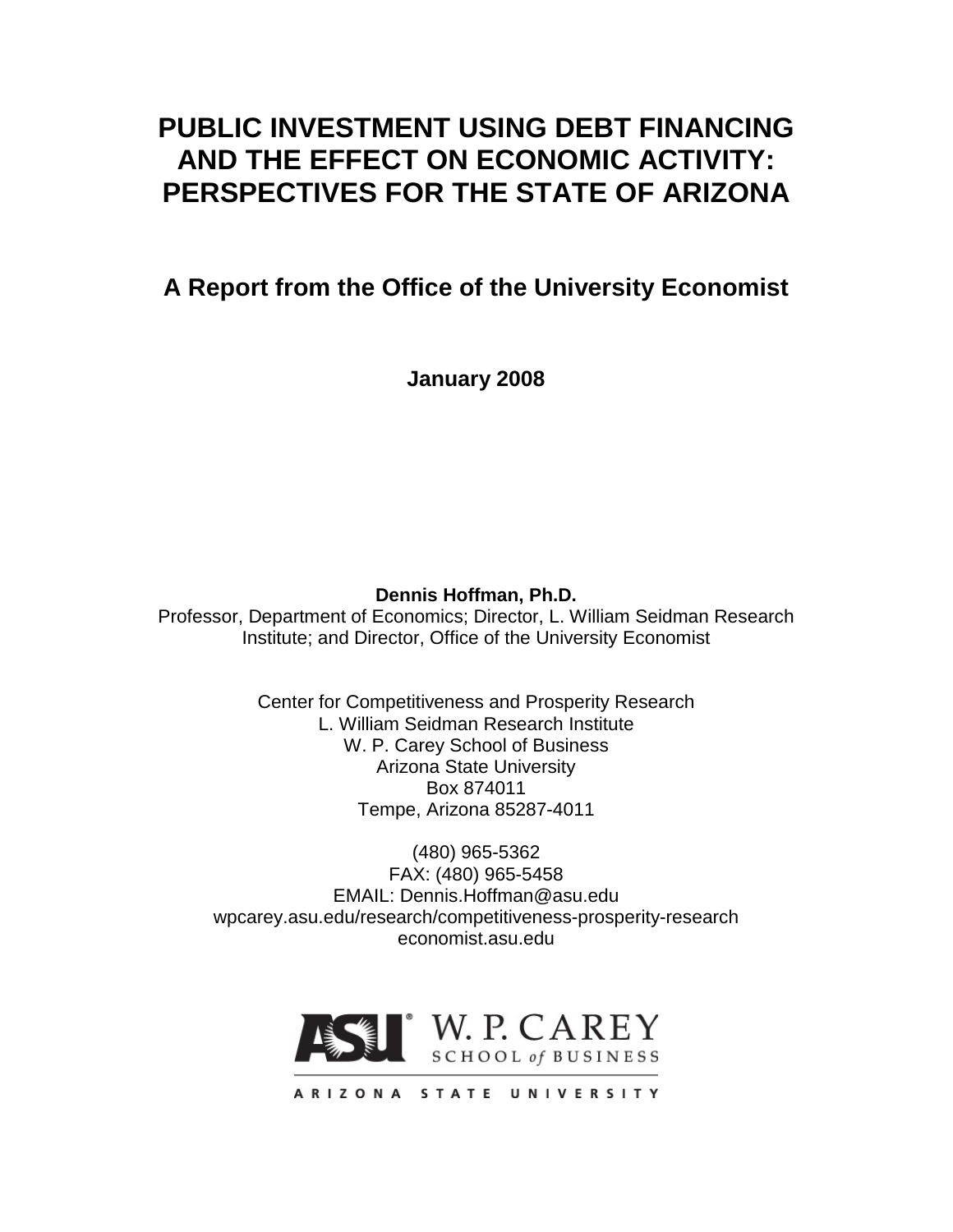# **TABLE OF CONTENTS**

| Summary                                           |               |
|---------------------------------------------------|---------------|
| Background                                        |               |
| <b>Federal Government Debt Perspectives</b>       | $\mathcal{P}$ |
| Borrowing at the State and Local Government Level | 4             |
| Infrastructure Needs in Arizona                   | 8             |
| <b>Concluding Thoughts</b>                        | 14            |

# **LIST OF TABLES**

| 1. Total Outstanding Debt of State and Local Governments                   | 5  |
|----------------------------------------------------------------------------|----|
| 2. Outstanding Public Debt as a Share of Gross Domestic Product            | 6  |
| 3. Debt and Interest Payments in Inflation-Adjusted Dollars                | 6  |
| 4. Average Annual Growth in Real Gross Domestic Product                    | 8  |
| 5. Average Annual Percentage Growth in Population                          | 9  |
| 6. State and Local Government General Fund Expenditures                    | 9  |
| 7. State and Local Government General Fund Expenditures on Education       | 10 |
| 8. State and Local Government General Expenditures on Highways             | 11 |
| 9. State and Local Government General Fund Expenditures on Capital Outlays | 12 |
|                                                                            |    |

# **LIST OF CHARTS**

| 1. Federal Debt                                      |    |
|------------------------------------------------------|----|
| 2. Federal Debt as a Share of Gross Domestic Product |    |
| 3. Real Gross Domestic Product                       |    |
| 4. 20-Year Municipal Bond Index                      | 14 |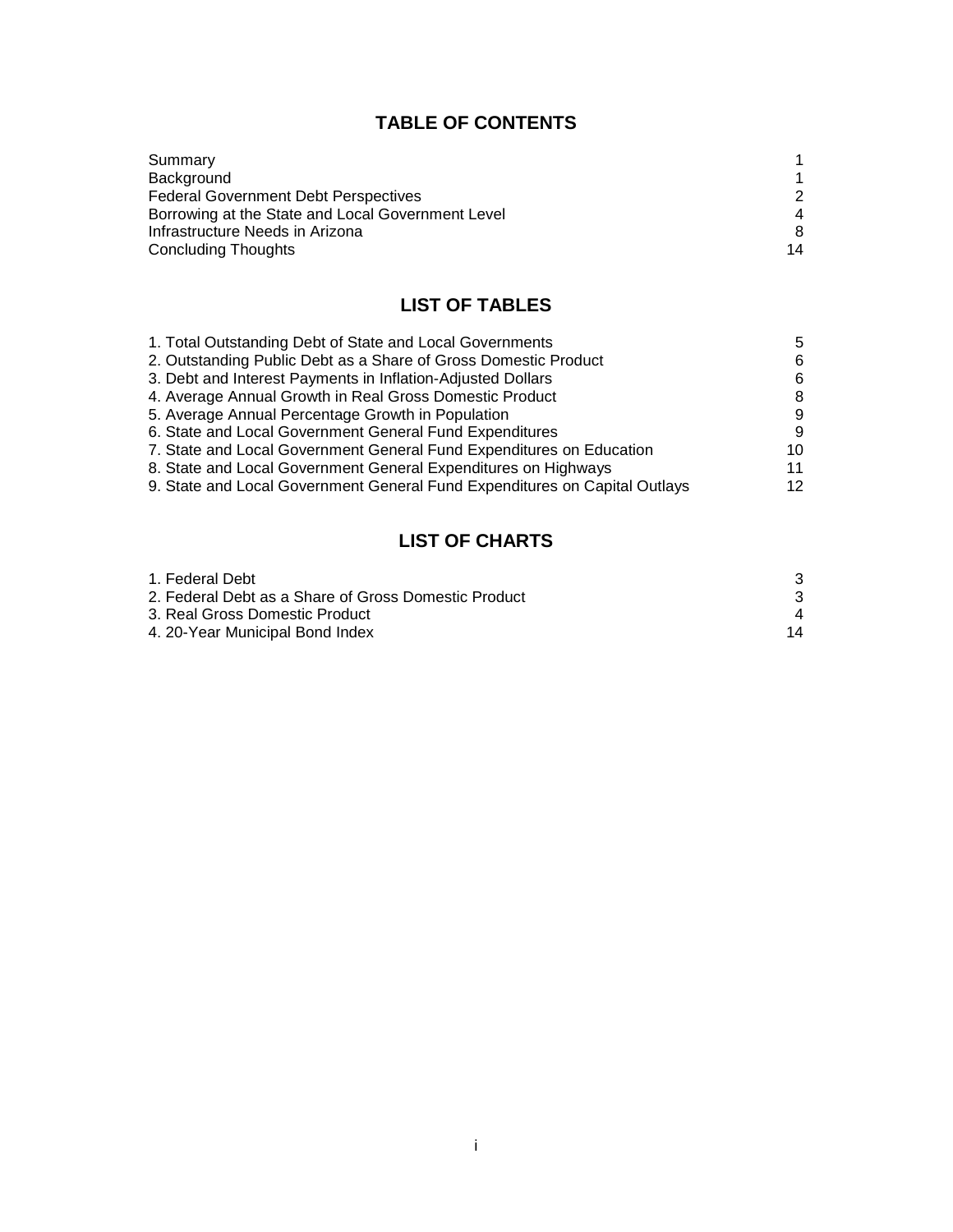#### **SUMMARY**

This brief report provides conceptual perspectives on public investment using debt financing. Empirical evidence of the relationship between public investment and economic activity is provided, showing that moderate levels of debt do not impair economic growth and may provide a stimulus to growth.

Arizona's public debt currently is low relative to national standards. Related to this low debt, public investment in infrastructure has fallen behind the state's population and economic growth over the last 15 years. Because of low interest rates and a construction slump that will reduce construction costs, current conditions are ideal for public investment using debt financing.

#### **BACKGROUND**

Financing capital projects such as school construction using debt financing is a capitalbudgeting practice akin to the investment decisions made in the private sector on a daily basis. Essentially, private-sector firms compare the discounted net revenues that accrue from private investment decisions with the cost of the financial capital required to fund any given project.

Failure to employ the capital markets in this fashion would leave the private sector with a suboptimal number of completed projects and an underutilization of financial resources. Indeed, economies with poorly functioning capital markets languish because it is not possible to fund major capital items without long-term financing. In contrast, advanced economies with access to efficient, freely functioning capital markets flourish by using financing for capital expenditures. This is one of the key distinctions between first- and third-world economies.

The basic principle of efficient capital budgeting applies to the decision to put public infrastructure in place, be it in the form of public highways, prisons, elementary and secondary schools, water treatment facilities, or university buildings, even though these investments do not yield net revenues from physical plants or production lines. To minimize costs and maximize public benefit, policymakers should make building decisions that consider the advantages of access to capital markets. A newly constructed school can yield direct benefits (analogous to net revenues in the private sector) to students — many of whom have not yet moved to Arizona or even been born — over the life of the school and indirect benefits to society that span generations. Similarly, roads deliver benefits over their lifetime of use and these benefits accrue to citizens who have yet to move to Arizona and to future generations. While it is difficult to translate the benefits of public investments into dollars, such benefits certainly exist or new schools or new roads should not be built at all.

Debt financing is an appropriate mechanism for public capital investments because the benefits of the new physical capital extend far beyond the year in which the facility is constructed. For example, financing a school over its lifetime is an efficient way of matching benefits to costs in the same manner that private-sector firms match future net revenues to continuing debt service. Moreover, the students who benefit from new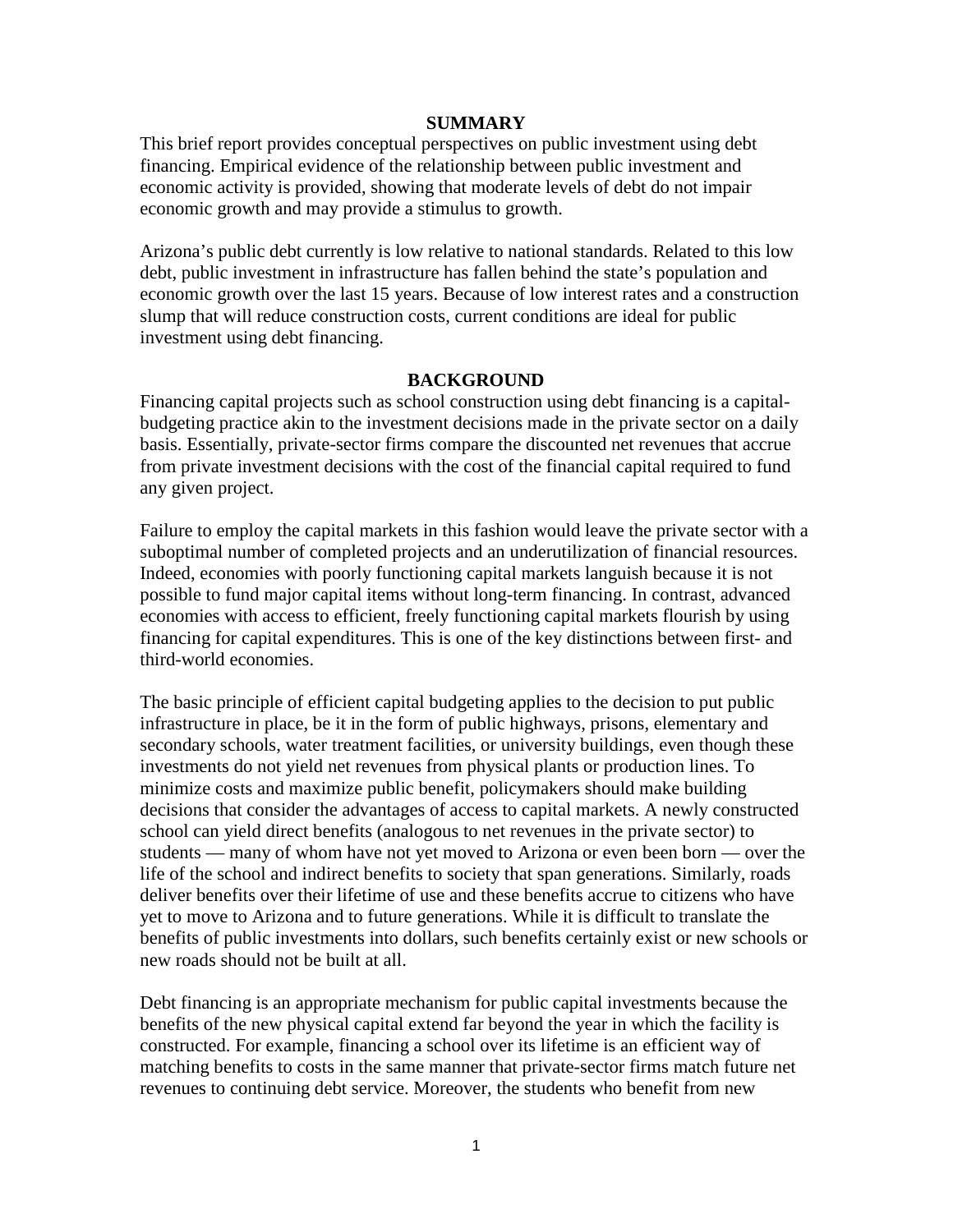schools, drivers who use the new roads, and families who move to new areas of development include future taxpayers. Failure to utilize debt financing is unfair to current taxpayers — especially the elderly who may not live to realize the benefits — and inefficient since a suboptimal amount of public infrastructure is put in place to serve current and future needs.

#### **FEDERAL GOVERNMENT DEBT PERSPECTIVES**

While sound reasoning supports the notion of debt finance, when the topic of debt arises many people think of the obligations of the federal government. Images of mounting debt, foreign ownership, unfairly saddling future generations, etc. come to mind. The federal debt in nominal dollars is shown in Chart 1.

An analysis of federal debt in nominal dollars provides an incomplete picture for a host of reasons: primarily, it fails to account for growth in the nation's population and economy, and it does not consider inflation. In Chart 2, federal debt outstanding relative to the size of the economy, as measured by gross domestic product (GDP), is displayed.

Chart 2 provides a very different perspective on the size of federal debt. The major acceleration of debt occurred in providing financing for the Second World War. The large public expenditures during the war years were the likely catalyst for lifting the nation out of the doldrums of the Great Depression. Few would disagree with the argument that the benefits of taking on this debt at this time exceeded costs. The benefits of financing accrued immediately and, following the postwar adjustment for conversions from wartime to peacetime manufacturing, set the stage for economic growth that has exhibited a steep trajectory (see Chart 3).

Moreover, taking on debt during a time when the investment was warranted did not create an irreversible thirst for acquiring more debt. Indeed, federal debt as a share of GDP declined steadily from 1946 through 1974 and did not begin to rise until 1982.

Federal debt as a share of GDP rose substantially from 1982 through 1993. This rise has a number of explanations. For example, tax cuts in the early 1980s were not offset with expenditure reductions, and military spending increased. However, the fiscal policies of the 1980s may have set the stage for business investments that stimulated robust economic growth in the 1980s and 1990s.

The data illustrated in Charts 1 through 3 suggest that there is no discernible correlation between acceleration in the federal debt burdens and negative economic performance. Indeed, it appears that strategic public-sector investments might stimulate future growth. However, the decision to use debt financing should incorporate the consideration of other factors.

Using debt to finance current consumption bestows benefits on current taxpayers while shifting burdens to future generations. Hence, debt financing should be used only for investments that yield long-term benefits. This allows the cost of the investment that is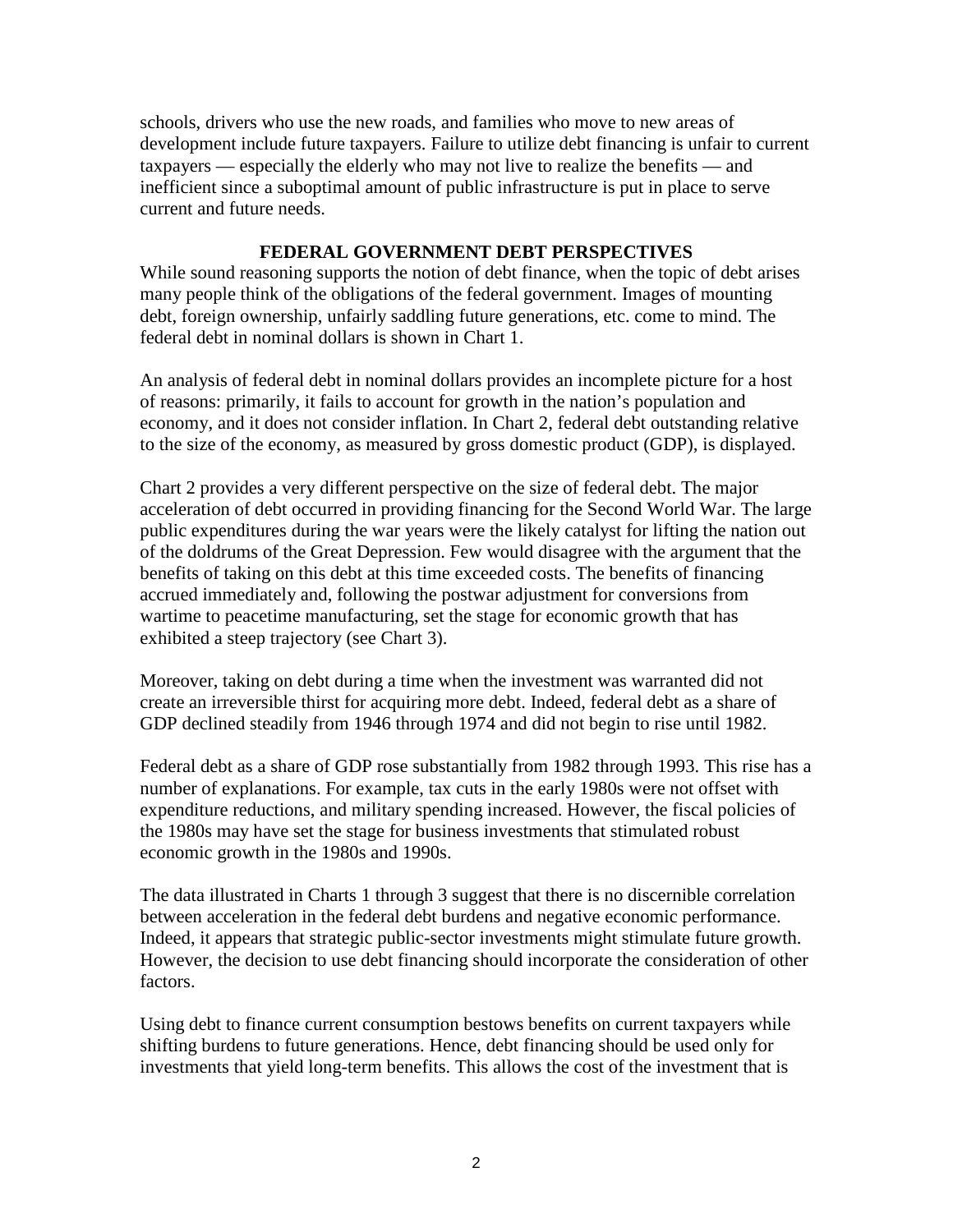

**CHART 1 FEDERAL DEBT (In Billions of Dollars)**

**CHART 2 FEDERAL DEBT AS A SHARE OF GROSS DOMESTIC PRODUCT**



Sources (Charts 1 and 2): U.S. Department of Treasury and U.S. Department of Commerce, Bureau of Economic Analysis (Chart 2).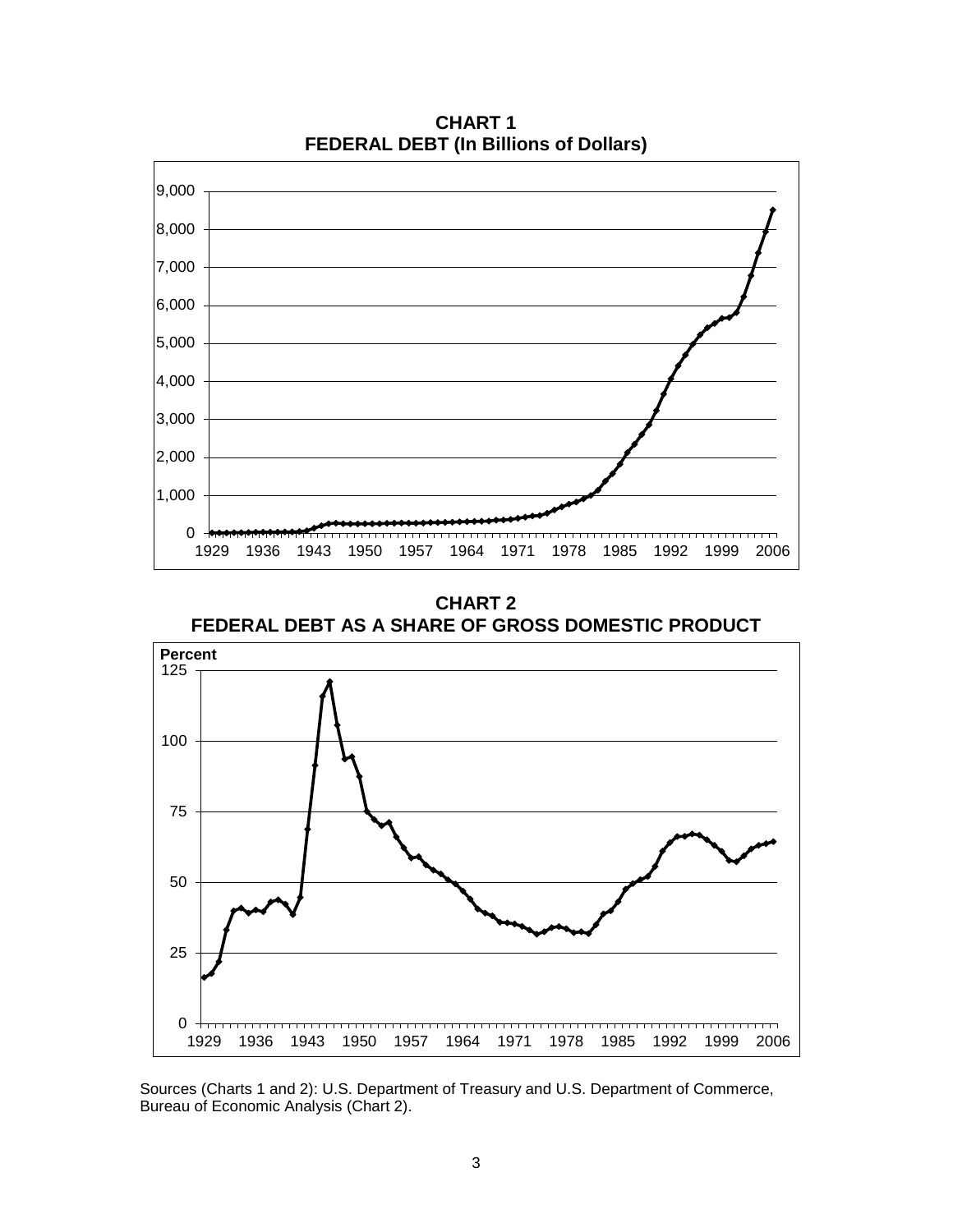

**CHART 3 REAL GROSS DOMESTIC PRODUCT**

Source: U.S. Department of Commerce, Bureau of Economic Analysis.

borne by future taxpayers to be matched by benefits of the investment. The result is intergenerational equity.

Investments in enterprises that yield clear economic benefits that offset the prevailing costs of capital are economically efficient. Borrowing when interest costs are historically low is optimal. The decision to invest using debt financing over time is an exercise in weighing costs and benefits.

#### **BORROWING AT THE STATE AND LOCAL GOVERNMENT LEVEL**

The principles of public finance discussed in the background section of this report apply to state and local governments as well as to the federal government. Long-term state and local government investments that use debt financing yield long-term benefits that exceed the ongoing costs of capital and achieve intergenerational equity. State and local governments that borrow simply to fund current consumption (with no discernible ongoing benefits) are passing costs on to future generations of taxpayers. However, by the same logic, state and local governments that pay cash today for long-term capital investments are burdening current taxpayers — especially those who will not live to reap the benefits.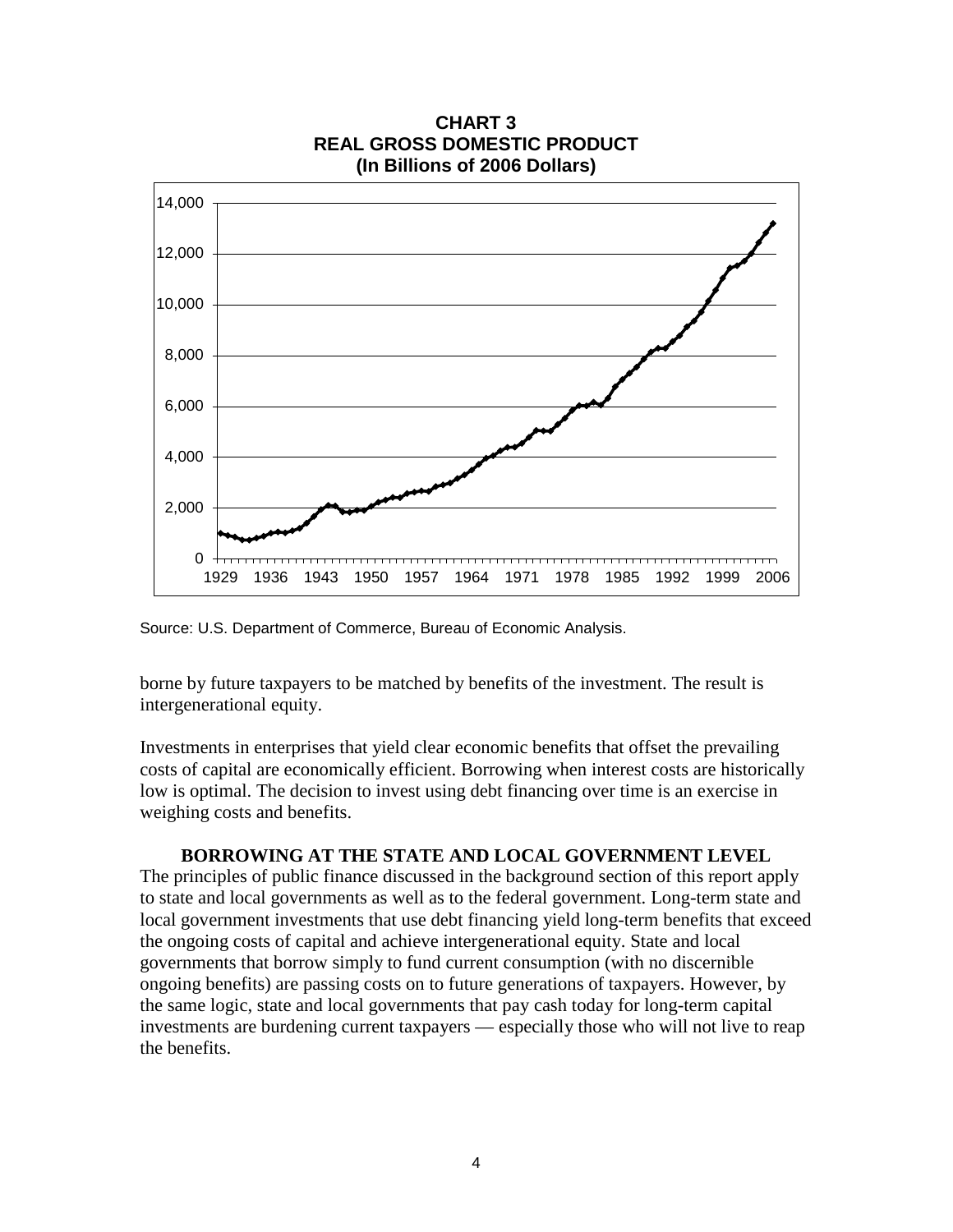State and local governments across the United States issue debt for investments in public infrastructure. The amounts of these investments are reported by the U.S. Census Bureau. In years ending in '2'and '7' the data come from the Census of Governments; in other years the data are derived from a survey of state and local government finances. The outstanding debt (in nominal dollars) of state and local governments in Arizona is compared to selected states and the national total in Table 1. Comparison states were chosen based on proximity to Arizona and and/or fast growth similar to that of Arizona. The figures reported by the Census Bureau include public debt for private purposes that are not contained in the annual bonded indebtedness report produced annually by the Governor's office. Rates of change from the bonded indebtedness report are in line with observations from the Census Bureau. Readers interested in knowing the precise amounts of public indebtedness should refer to the annual bonded indebtedness reports. The focus in this report is on the Census Bureau data since they allow comparisons with other states, thereby adding perspective to the discussion of Arizona's debt obligations.

As seen in Table 1, state and local government debt nationally has increased substantially in recent decades. Arizona's debt has risen as well. Outstanding state and local government debt is expressed as a share of gross domestic product by state in Table 2. Just as the comparison of Charts 1 and 2 present different images of federal debt burdens, Table 2 presents a different picture than Table 1 by scaling the debt burdens of state and local governments against the sizes of their economies. Overall shares of debt obligations by state and local governments are far lower than the obligations of the federal government (presented in the far right column of Table 2) and have grown at a much slower rate.

Since 1977, debt obligations as a share of gross domestic product by state have increased nationally. In each of the states displayed, a sharp rise in the percentage of debt was followed by a decrease. The difference in the debt percentage between 1977 and 2005 ranges from modestly higher in Georgia and Arizona to substantially higher in Colorado and Utah. In Arizona, the relative debt burden has fallen, almost back to the proportion of

#### **TABLE 1 TOTAL OUTSTANDING DEBT OF STATE AND LOCAL GOVERNMENTS (Millions of Current Dollars)**

|      | <b>National</b> |         | Colo-   |                |         |               |              |        |
|------|-----------------|---------|---------|----------------|---------|---------------|--------------|--------|
|      | Total           | Arizona | rado    | <b>Florida</b> | Georgia | <b>Nevada</b> | <b>Texas</b> | Utah   |
| 1977 | \$257,532       | \$2,851 | \$2,195 | \$8,156        | \$4,169 | \$722         | \$13,061     | \$686  |
| 1982 | 399,290         | 6.612   | 5,158   | 13.134         | 7,550   | 1.593         | 24,343       | 3.548  |
| 1987 | 718,657         | 14,103  | 11.200  | 40,627         | 14.253  | 3,341         | 53.274       | 9,119  |
| 1992 | 975,609         | 19,110  | 16,295  | 55,278         | 20,718  | 5,789         | 65,364       | 10,433 |
| 1997 | 1,221,501       | 21,252  | 19,440  | 70,449         | 25,884  | 10.251        | 78.349       | 11,991 |
| 2002 | 1,681,377       | 26,606  | 28,466  | 90.316         | 34.301  | 15,773        | 119,226      | 13,250 |
| 2005 | 2,066,755       | 32,830  | 39,108  | 110,713        | 37.917  | 18,494        | 150,606      | 14,831 |

Source: U.S. Department of Commerce, Census Bureau, State and Local Government Finances.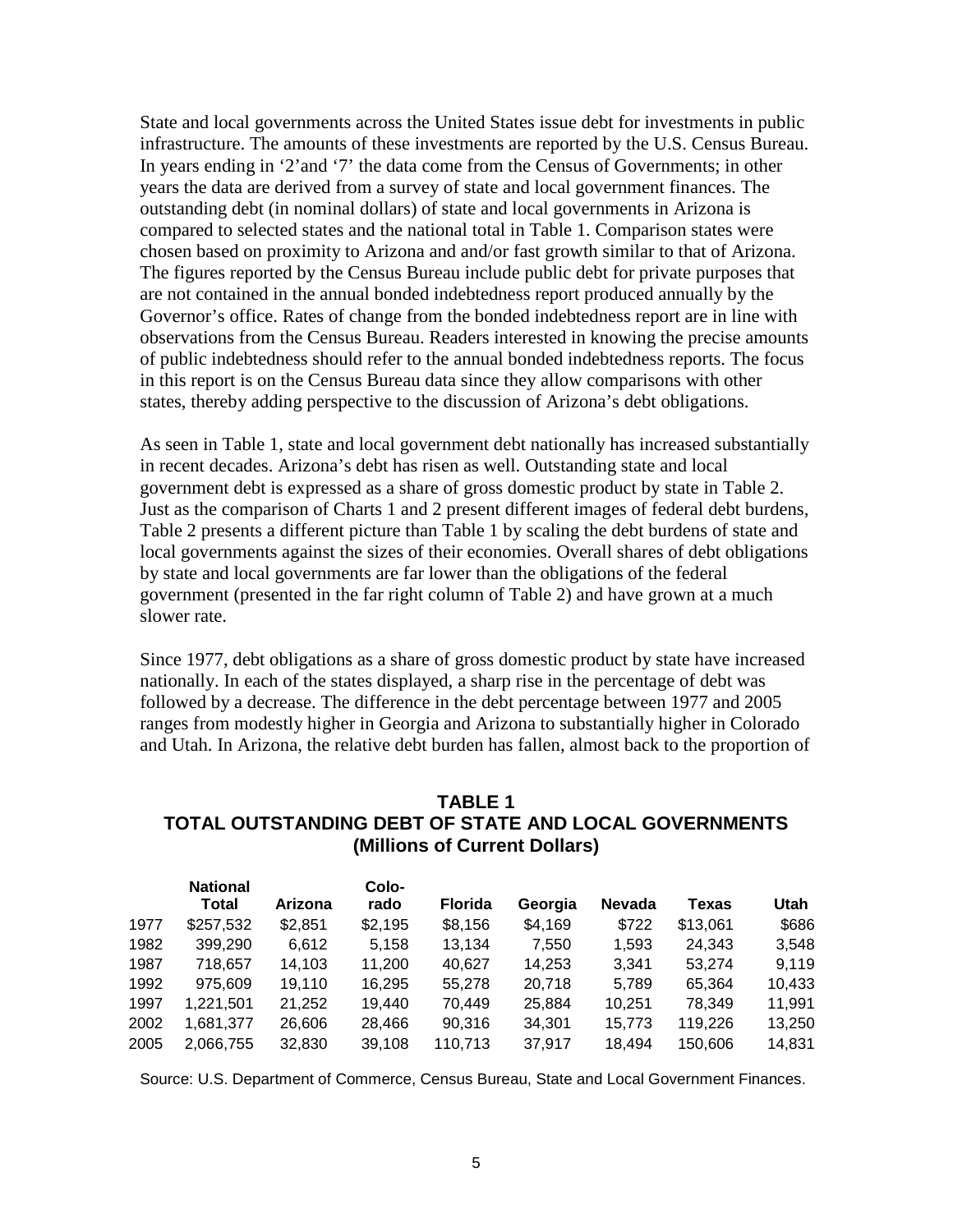1977, after rising sharply from 1977 to 1987 and reaching a maximum in 1992. Note that the percentage in 1977 was a little above the national average, while the shares in 2002 and 2005 were lower than the U.S. average.

In Table 3, outstanding state and local government debt is expressed in inflation-adjusted dollars per person. From 1982 through 1992, state and local government per capita debt burdens were higher in Arizona than the national average, and higher than in the comparison states other than Utah. However, debt burdens in 2002 and 2005 were well below national norms. Real per capita debt increases in Arizona have not kept pace with that of the nation since 1992 despite the state's growing demands for public infrastructure

### **TABLE 2 OUTSTANDING PUBLIC DEBT AS A SHARE OF GROSS DOMESTIC PRODUCT**

| <b>State and Local Government</b> |                |       |       |                |       |               |       |      |             |  |  |
|-----------------------------------|----------------|-------|-------|----------------|-------|---------------|-------|------|-------------|--|--|
|                                   | <b>Nation-</b> | Ari-  | Colo- |                | Geor- |               |       |      | Federal     |  |  |
|                                   | al Total       | zona  | rado  | <b>Florida</b> | gia   | <b>Nevada</b> | Texas | Utah | <b>Debt</b> |  |  |
| 1977                              | 13.0%          | 14.7% | 8.7%  | 12.3%          | 10.2% | 9.6%          | 10.0% | 6.6% | 34.4%       |  |  |
| 1982                              | 12.4           | 18.9  | 10.9  | 10.5           | 11.1  | 11.2          | 9.3   | 19.1 | 35.1        |  |  |
| 1987                              | 15.4           | 23.8  | 17.8  | 19.6           | 12.2  | 14.9          | 17.6  | 36.1 | 49.6        |  |  |
| 1992                              | 15.8           | 24.0  | 19.1  | 19.5           | 13.1  | 15.9          | 15.5  | 29.2 | 64.1        |  |  |
| 1997                              | 14.8           | 16.7  | 14.6  | 18.0           | 10.9  | 17.1          | 13.1  | 21.2 | 65.2        |  |  |
| 2002                              | 16.2           | 15.5  | 15.6  | 17.3           | 11.2  | 19.4          | 15.2  | 18.2 | 59.5        |  |  |
| 2005                              | 16.7           | 15.5  | 18.2  | 16.6           | 10.6  | 16.8          | 15.2  | 16.8 | 63.8        |  |  |

### **TABLE 3 DEBT AND INTEREST PAYMENTS IN INFLATION-ADJUSTED (2005) DOLLARS**

|      | <b>National</b>                                                                  |         | Colo-   |                |                                                        |               |         |         |
|------|----------------------------------------------------------------------------------|---------|---------|----------------|--------------------------------------------------------|---------------|---------|---------|
|      | <b>Total</b>                                                                     | Arizona | rado    | <b>Florida</b> | Georgia                                                | <b>Nevada</b> | Texas   | Utah    |
|      |                                                                                  |         |         |                | <b>Real Per Capita State and Local Government Debt</b> |               |         |         |
| 1977 | \$3,292                                                                          | \$3,299 | \$2,287 | \$2,577        | \$2,247                                                | \$2,991       | \$2,781 | \$1,464 |
| 1982 | 3,106                                                                            | 4,123   | 3,036   | 2,260          | 2.408                                                  | 3,256         | 2,861   | 4,102   |
| 1987 | 4.577                                                                            | 6,332   | 5,301   | 5,226          | 3,543                                                  | 5,038         | 4,946   | 8,386   |
| 1992 | 4.978                                                                            | 6.388   | 6.101   | 5.300          | 3,978                                                  | 5.607         | 4,817   | 7.435   |
| 1997 | 5.308                                                                            | 5.316   | 5.732   | 5.496          | 3.991                                                  | 6.885         | 4.703   | 6.702   |
| 2002 | 6.329                                                                            | 5.299   | 6.861   | 5.872          | 4.327                                                  | 7.886         | 5.942   | 6.179   |
| 2005 | 6.970                                                                            | 5.515   | 8.386   | 6.231          | 4.152                                                  | 7.667         | 6.569   | 5.955   |
|      | Real Per Capita Interest Payments on Outstanding State and Local Government Debt |         |         |                |                                                        |               |         |         |
| 1992 | \$332                                                                            | \$458   | \$430   | \$353          | \$252                                                  | \$416         | \$343   | \$531   |
| 1997 | 313                                                                              | 287     | 371     | 342            | 244                                                    | 358           | 286     | 369     |
| 2002 | 327                                                                              | 277     | 350     | 324            | 215                                                    | 409           | 302     | 307     |
| 2005 | 310                                                                              | 225     | 373     | 315            | 180                                                    | 355           | 288     | 280     |

Sources (Tables 2 and 3): U.S. Department of Commerce, Census Bureau, State and Local Government Finances, and Bureau of Economic Analysis.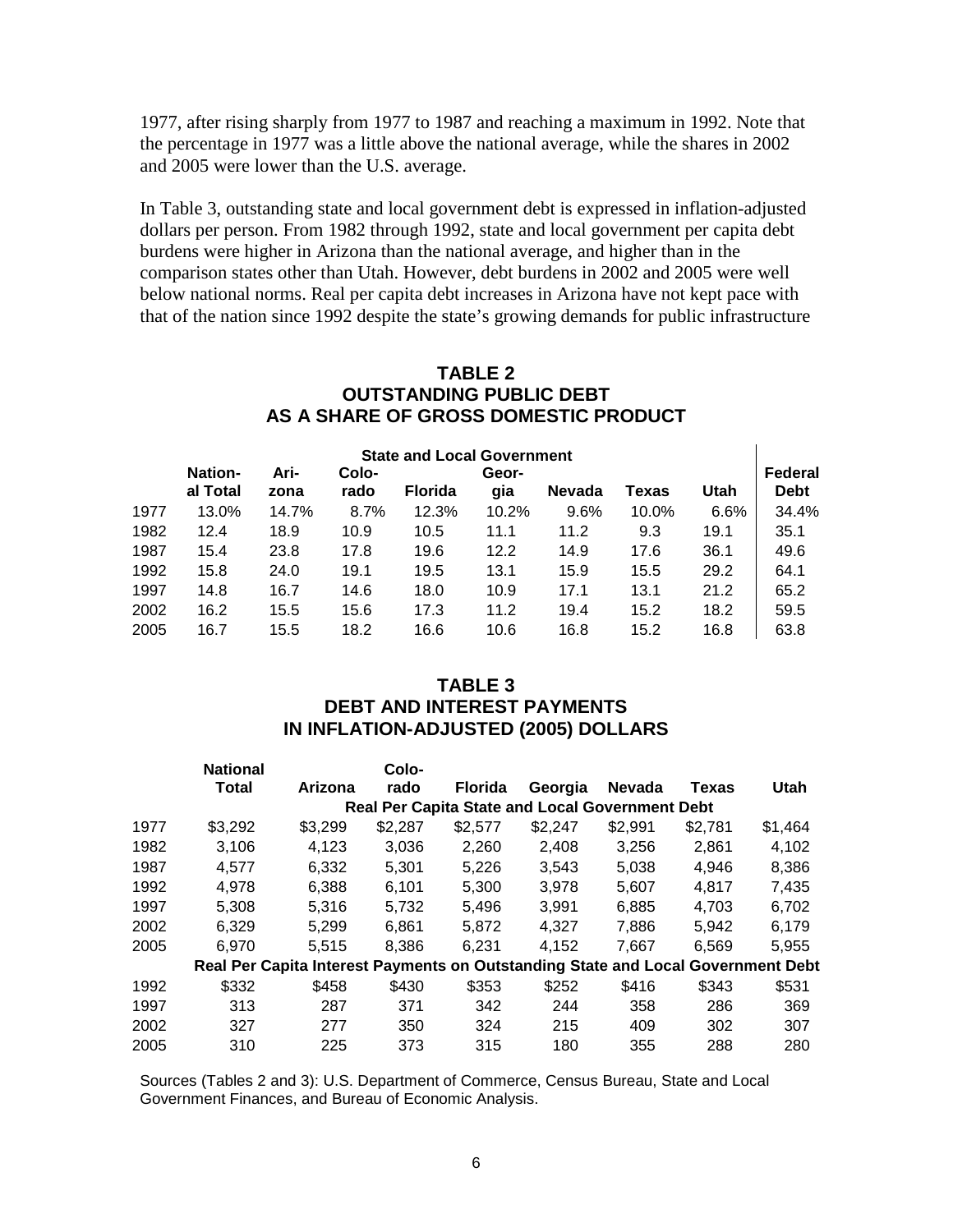based on its rapid population growth. Other fast-growing states like Florida and Nevada have taken on debt burdens at a greater rate than has Arizona.

Interest payments on the debt also are provided in real per capita terms in Table 3. In part due to reduced interest rates, real per capita interest payments in Arizona from 1997 through 2005 were substantially less than the level in 1992. Nationally, real per capita interest payments essentially were unchanged.

Those expressing concern about the rise in Arizona's debt point to the growth of outstanding debt obligations in recent years. Yet, debt as a share of gross domestic product in Arizona was no higher in 2005 than in 2002, and less than in the preceding years, and per capita interest payments were lower. Applying growth rates from the Governor's public indebtedness reports to the last available Census Bureau figure for 2005 suggests that the outstanding state and local debt figure for Arizona in 2007 might be as high as \$40 billion, including all forms of debt at the combined state and local government level as well as public debt for private purposes. But gross product in Arizona likely eclipsed \$250 billion in 2007, leaving debt as a share of gross product below 16 percent — below 1997 levels and well below levels observed in prior years. This would leave Arizona's debt load below the levels maintained by Nevada, Utah, Florida and Colorado in recent years. Thus, the concern about rising debt in Arizona ignores the rapid acceleration that has taken place in the size of the state's economy and, with it, increased pressures for public infrastructure.

#### **State and Local Government Debt and Economic Performance**

The relationship between economic growth and debt financing at the state and local government level can be evaluated by comparing Tables 2 and 3 to Table 4. Average annual real growth in gross domestic product by state for the five years (three years for the 2005 observation) immediately proceeding the indicated year is displayed in Table 4. Except for the five years preceding 1992, when Arizona's growth only slightly outpaced the national average, economic growth in Arizona has been considerably greater than the U.S. average. The slower pace of growth relative to the national average in the late 1980s and early 1990s can be traced largely to a severe real estate slump in Arizona and a decline in federal spending for defense goods manufactured in Arizona.

Wide differentials in economic growth between Arizona and the nation were present from the late 1970s through the middle 1980s and again in the mid-1990s, when debt burdens were higher than the national average. Since the mid-1990s, the differential in economic growth rates between Arizona and the nation have been smaller, at a time when debt burdens dropped below the national average. Having a debt burden that was very high in comparison with the rest of the nation and with comparison states in 1992 did not prevent Arizona from being among the leaders in economic growth over the subsequent five-year period. Indeed, the debt obligations of the 1970s and 1980s provided public infrastructure that may have helped fuel economic growth during that period and into the succeeding period.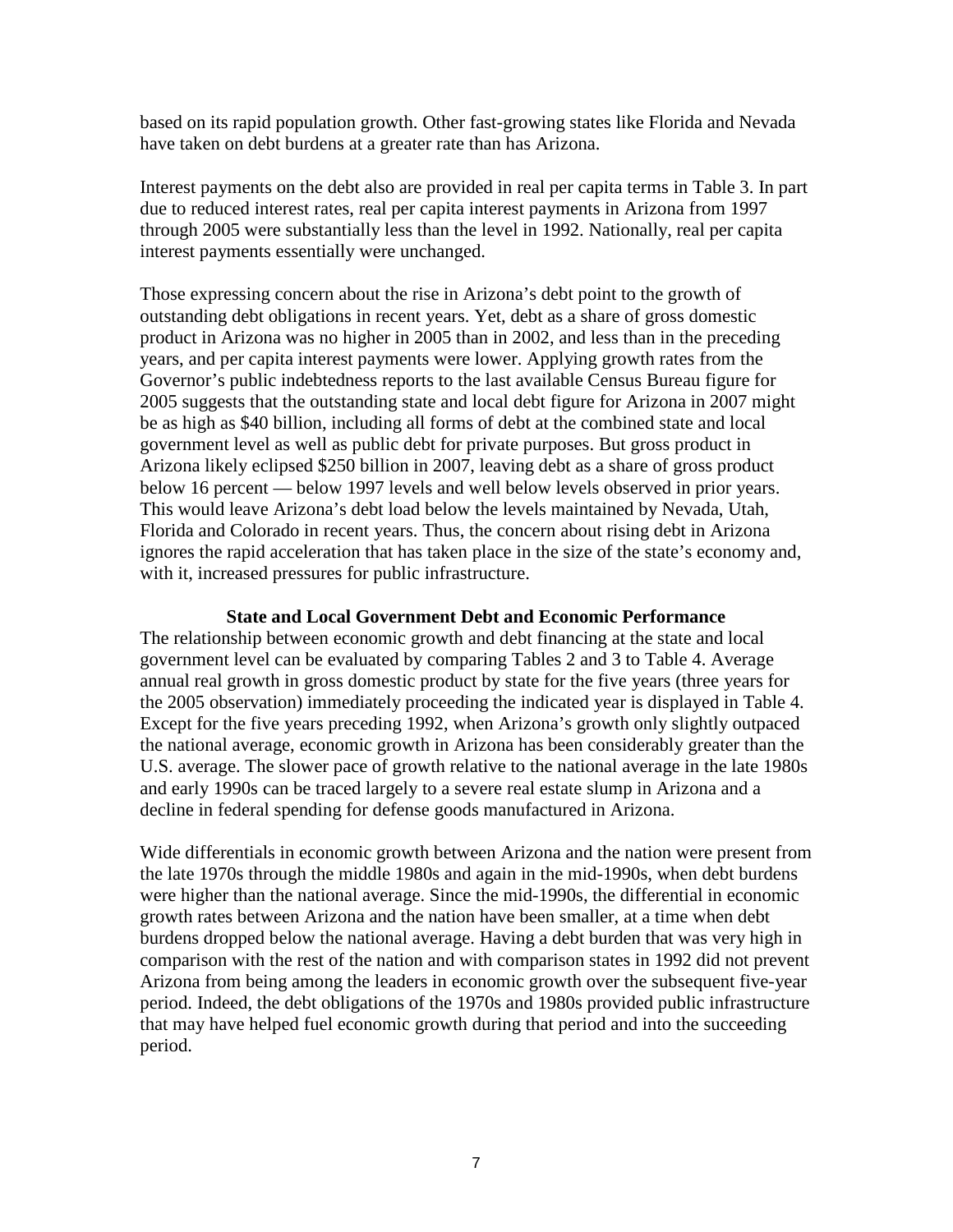### **TABLE 4 AVERAGE ANNUAL GROWTH IN REAL GROSS DOMESTIC PRODUCT**

|      | <b>National</b> |         | Colo- |                |         |               |        |      |
|------|-----------------|---------|-------|----------------|---------|---------------|--------|------|
|      | Total           | Arizona | rado  | <b>Florida</b> | Georgia | <b>Nevada</b> | Texas  | Utah |
| 1982 | 0.8%            | 3.0%    | 3.9%  | 3.9%           | 1.4%    | 4.0%          | 5.2%   | 2.7% |
| 1987 | 4.4             | 7.7     | 2.6   | 7.3            | 7.9     | 6.1           | $-0.3$ | 3.2  |
| 1992 | 2.3             | 2.7     | 2.8   | 3.1            | 2.8     | 6.7           | 3.4    | 3.7  |
| 1997 | 3.8             | 7.7     | 7.2   | 4.5            | 6.3     | 8.2           | 5.2    | 7.5  |
| 2002 | 2.9             | 4.3     | 4.6   | 4.1            | 3.4     | 4.4           | 3.7    | 3.3  |
| 2005 | 3.1             | 4.4     | 2.8   | 5.5            | 2.5     | 77            | 5.2    | 3.9  |

Source: U. S. Department of Commerce, Bureau of Economic Analysis.

The data suggest that relatively high debt loads do not necessarily impede economic growth. The argument for taking on additional debt needs to be made on the merits of the infrastructure investment, such as a sound investment that will yield long-term economic benefits, and considerations of costs and benefits at a particular point in time, such as the costs of capital finance and construction.

#### **INFRASTRUCTURE NEEDS IN ARIZONA**

The pace of investments in, and financing of, infrastructure in Arizona has been much discussed in recent years. Major reports on the state's future transportation needs and broad public and private utility infrastructure needs are scheduled for release this year. One issue is whether the public sector has provided public infrastructure sufficient to support current and impending population growth. A second issue is whether private utilities have been provided the opportunity by regulators to price service delivery at levels that allow them to put requisite infrastructure in place. The current discussion pertains to the first issue and will be confined to items categorized in the general fund of state and local governments, including education, transportation, and public safety. Issues of water, power, communications and other infrastructure that are delivered by a mix of public, private, and quasi-public entities will be considered in a separate report.

Population growth in Arizona, the nation, and comparison states is presented in Table 5. The growth rate in Arizona has been eclipsed only by Nevada in recent years. The somewhat lesser percentage gains in Arizona in recent years result from the increasing size of the state's population; numeric population gains rose during the 1990s and 2000s.

The pace of public service delivery to serve growing populations in the comparison states can be examined historically from the Census Bureau data on state and local government finances. Table 6 presents government general fund spending on a real per capita basis (top panel) and as a share of gross product (bottom panel) for Arizona, the nation, and the group of comparison states. General expenditures span education, transportation, public health and welfare, public safety, environment and natural resources, and general government functions. Expenditures for current operations and capital outlays are included. Financing sources include taxes and other revenues of state and local governments, federal funds distributed to state and local governments, and borrowing.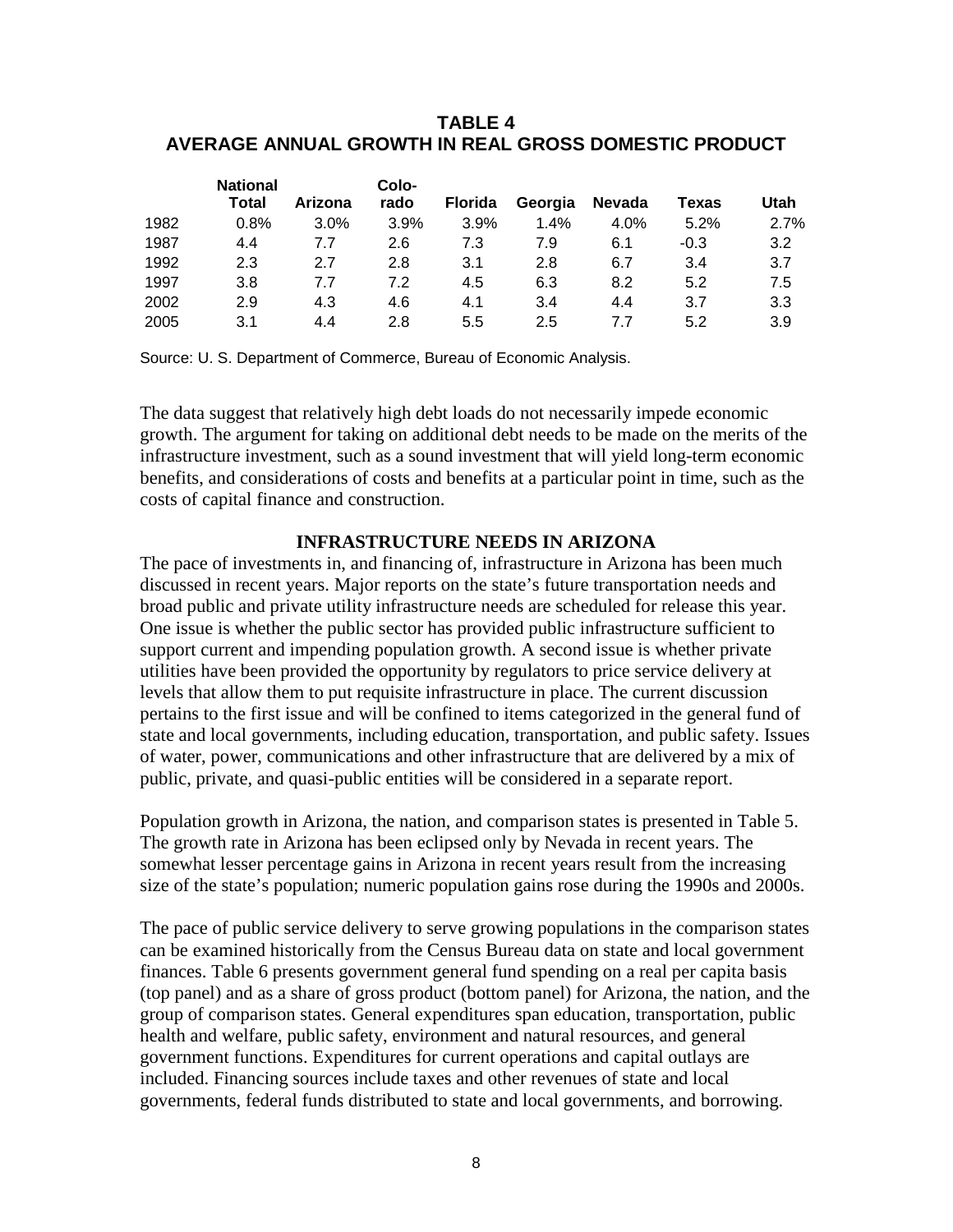The data in Table 6 indicate that Arizona's per capita spending from 1977 through 1992 was nearly equal to the national average and ranked second or third among the states displayed. As a share of gross product, Arizona was above the national average and ranked first or second among the seven states. By 1997, and continuing in 2002 and 2005, Arizona had fallen well below the national average on both measures. It was lowest among the seven states on per capita expenditures, and third on share of gross product.

Public expenditures for education, from preschool through graduate school, are compared in Table 7. Again, the expenditure data include current operations and capital outlays by

#### **TABLE 5 AVERAGE ANNUAL PERCENTAGE GROWTH IN POPULATION**

|      | <b>National</b> |         | Colo- |                |         |               |       |      |
|------|-----------------|---------|-------|----------------|---------|---------------|-------|------|
|      | Total           | Arizona | rado  | <b>Florida</b> | Georgia | <b>Nevada</b> | Texas | Utah |
| 1982 | 1.1%            | 3.6%    | 2.6%  | 3.3%           | 1.6%    | 5.4%          | 3.1%  | 3.4% |
| 1987 | 0.9             | 3.5     | 1.3   | 2.8            | 1.9     | 3.0           | 1.6   | 1.5  |
| 1992 | 1.1             | 2.6     | 1.4   | 2.6            | 1.9     | 5.7           | 1.3   | 1.8  |
| 1997 | 1.2             | 3.9     | 2.8   | 2.2            | 2.4     | 5.5           | 2.1   | 2.9  |
| 2002 | 1.1             | 2.8     | 2.3   | 1.9            | 2.3     | 4.2           | 2.0   | 1.9  |
| 2005 | 1.0             | 3.0     | 1.2   | 2.1            | 2.0     | 3.6           | 1.8   | 2.3  |

Source: U.S. Department of Commerce, Census Bureau.

### **TABLE 6 STATE AND LOCAL GOVERNMENT GENERAL FUND EXPENDITURES**

|      | <b>National</b> |         | Colo-   |                |                                                          |               |         |             |
|------|-----------------|---------|---------|----------------|----------------------------------------------------------|---------------|---------|-------------|
|      | Total           | Arizona | rado    | <b>Florida</b> | Georgia                                                  | <b>Nevada</b> | Texas   | <b>Utah</b> |
|      |                 |         |         |                | Per Capita Inflation-Adjusted (2005) Dollars             |               |         |             |
| 1977 | \$3,489         | \$3,356 | \$3,647 | \$2,939        | \$2,749                                                  | \$3,728       | \$2,747 | \$3,201     |
| 1982 | 3,372           | 3,180   | 3,355   | 2,788          | 3,030                                                    | 3,679         | 2,832   | 3,122       |
| 1987 | 4,163           | 4,265   | 4,402   | 3,640          | 3,704                                                    | 4,222         | 3,621   | 3,954       |
| 1992 | 4,988           | 4.613   | 4,867   | 4.535          | 4.301                                                    | 5,133         | 4.127   | 4,133       |
| 1997 | 5,421           | 4,452   | 5,160   | 4,946          | 5,041                                                    | 5,306         | 4,586   | 5,030       |
| 2002 | 6,522           | 5,139   | 6,556   | 4.733          | 5,841                                                    | 5,900         | 5,552   | 6,015       |
| 2005 | 6,778           | 5,527   | 6.219   | 6,343          | 5,552                                                    | 6,177         | 5,726   | 5,823       |
|      |                 |         |         |                | <b>Expenditures as a Share of Gross Domestic Product</b> |               |         |             |
| 1977 | 13.7%           | 15.0%   | 13.9%   | 14.0%          | 12.5%                                                    | 12.0%         | 9.9%    | 14.4%       |
| 1982 | 13.5            | 14.6    | 12.0    | 13.0           | 13.9                                                     | 12.6          | 9.2     | 14.6        |
| 1987 | 14.0            | 16.1    | 14.8    | 13.7           | 12.8                                                     | 12.5          | 12.9    | 17.0        |
| 1992 | 15.8            | 17.3    | 15.3    | 16.7           | 14.2                                                     | 14.5          | 13.3    | 16.3        |
| 1997 | 15.1            | 14.0    | 13.2    | 16.2           | 13.8                                                     | 13.2          | 12.7    | 15.9        |
| 2002 | 16.7            | 15.0    | 14.9    | 13.9           | 15.1                                                     | 14.5          | 14.2    | 17.8        |
| 2005 | 16.2            | 15.5    | 13.5    | 16.9           | 14.1                                                     | 13.5          | 13.3    | 16.4        |

Sources: U.S. Department of Commerce, Census Bureau, State and Local Government Finances, and Bureau of Economic Analysis.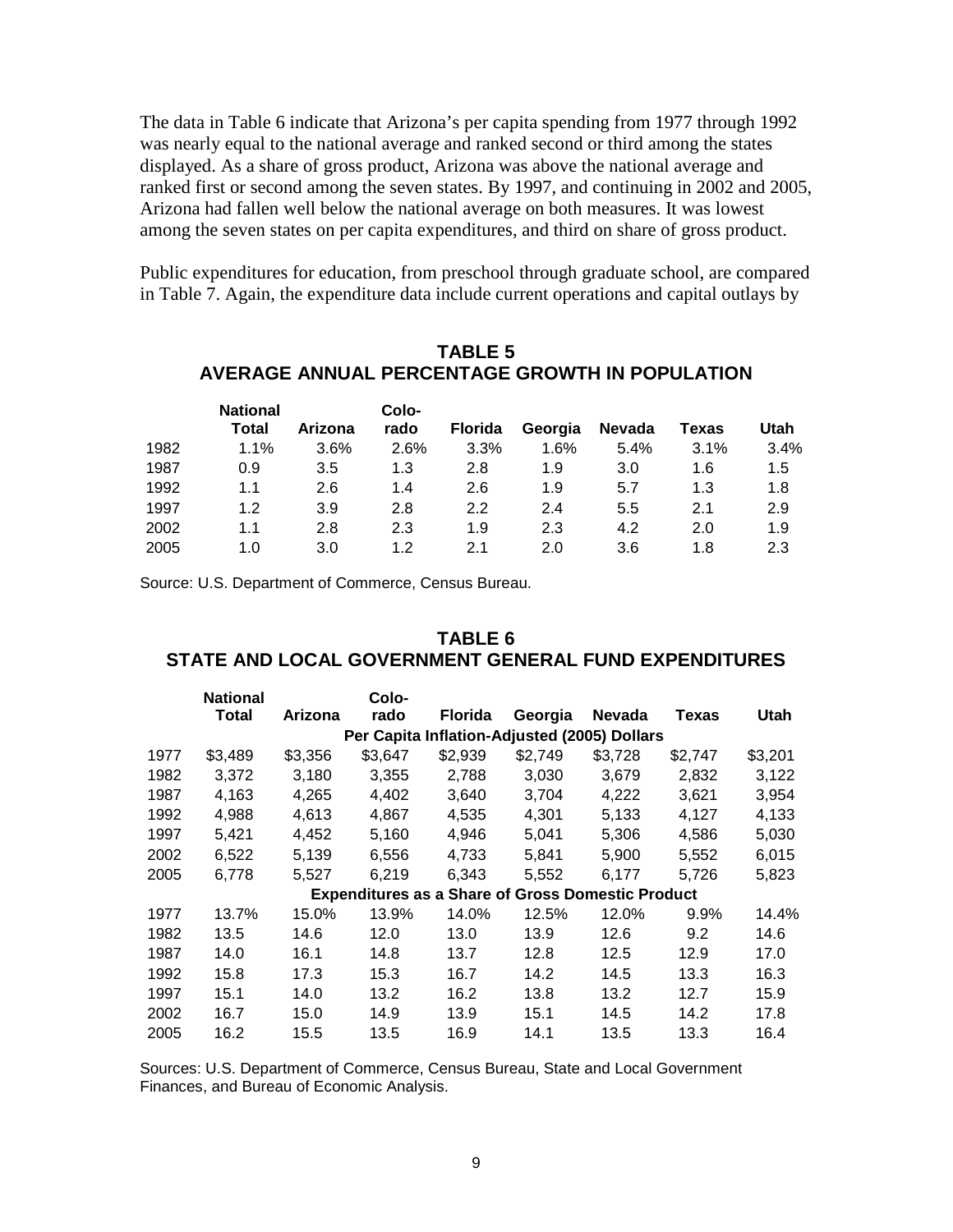## **TABLE 7 STATE AND LOCAL GOVERNMENT GENERAL FUND EXPENDITURES ON EDUCATION**

|      | <b>National</b> |         | Colo-   |                |                                                          |               |         |             |
|------|-----------------|---------|---------|----------------|----------------------------------------------------------|---------------|---------|-------------|
|      | Total           | Arizona | rado    | <b>Florida</b> | Georgia                                                  | <b>Nevada</b> | Texas   | <b>Utah</b> |
|      |                 |         |         |                | Per Capita Inflation-Adjusted (2005) Dollars             |               |         |             |
| 1977 | \$1,314         | \$1,504 | \$1,667 | \$1,074        | \$1,024                                                  | \$1,243       | \$1,192 | \$1,707     |
| 1982 | 1,202           | 1.372   | 1,412   | 964            | 989                                                      | 2,248         | 1,175   | 1,503       |
| 1987 | 1,444           | 1,616   | 1,609   | 1,158          | 1,293                                                    | 1.206         | 1,467   | 1,655       |
| 1992 | 1,657           | 1,604   | 1,722   | 1,410          | 1,402                                                    | 1,550         | 1,614   | 1,781       |
| 1997 | 1.821           | 1,551   | 1,887   | 1.459          | 1,788                                                    | 1.612         | 1,825   | 2,012       |
| 2002 | 2.239           | 1.753   | 2.169   | 1.677          | 2.195                                                    | 1.850         | 2.278   | 2,425       |
| 2005 | 2,325           | 1,831   | 2,166   | 1,801          | 2,179                                                    | 1,865         | 2,303   | 2,209       |
|      |                 |         |         |                | <b>Expenditures as a Share of Gross Domestic Product</b> |               |         |             |
| 1977 | 5.2%            | 6.7%    | 6.4%    | 5.1%           | 4.7%                                                     | 4.0%          | 4.3%    | 7.7%        |
| 1982 | 4.8             | 6.3     | 5.1     | 4.5            | 4.5                                                      | 7.7           | 3.8     | 7.0         |
| 1987 | 4.9             | 6.1     | 5.4     | 4.4            | 4.5                                                      | 3.6           | 5.2     | 7.1         |
| 1992 | 5.3             | 6.0     | 5.4     | 5.2            | 4.6                                                      | 4.4           | 5.2     | 7.0         |
| 1997 | 5.1             | 4.9     | 4.8     | 4.8            | 4.9                                                      | 4.0           | 5.1     | 6.4         |
| 2002 | 5.7             | 5.1     | 4.9     | 4.9            | 5.7                                                      | 4.6           | 5.8     | 7.2         |
| 2005 | 5.6             | 5.1     | 4.7     | 4.8            | 5.6                                                      | 4.1           | 5.3     | 6.2         |

Sources: U.S. Department of Commerce, Census Bureau, State and Local Government Finances, and Bureau of Economic Analysis.

state and local governments. The evidence in Table 7 is similar to that of overall spending. Arizona spent significantly on education from the 1970s into the 1990s but more recently has lagged the nation and most comparison states — especially in real per capita spending.

Highway spending by state and local governments — almost exclusively spending that provides multiyear benefits — appears in Table 8. The spending represents all expenditures from state and local sources: taxes and other revenues, borrowing, and federal assistance.

The data in Table 8 convey a story consistent with that of education and overall spending. Highway investments across the state were relatively large through 1992. The Maricopa County freeway investment is especially prominent in 1987. However, in more recent years, investments in highways to provide for current and impending population growth have lagged the nation and other fast-growing states — especially when the comparison is based on real per capita measures.

A focus on capital outlays provides additional perspective. Data are available since 1992 and include all capital outlays, including lease-purchase contracts, for combined state and local governments. Construction of schools, roads, public hospitals, correctional facilities, parks and recreational facilities, sewers, solid waste disposal facilities, and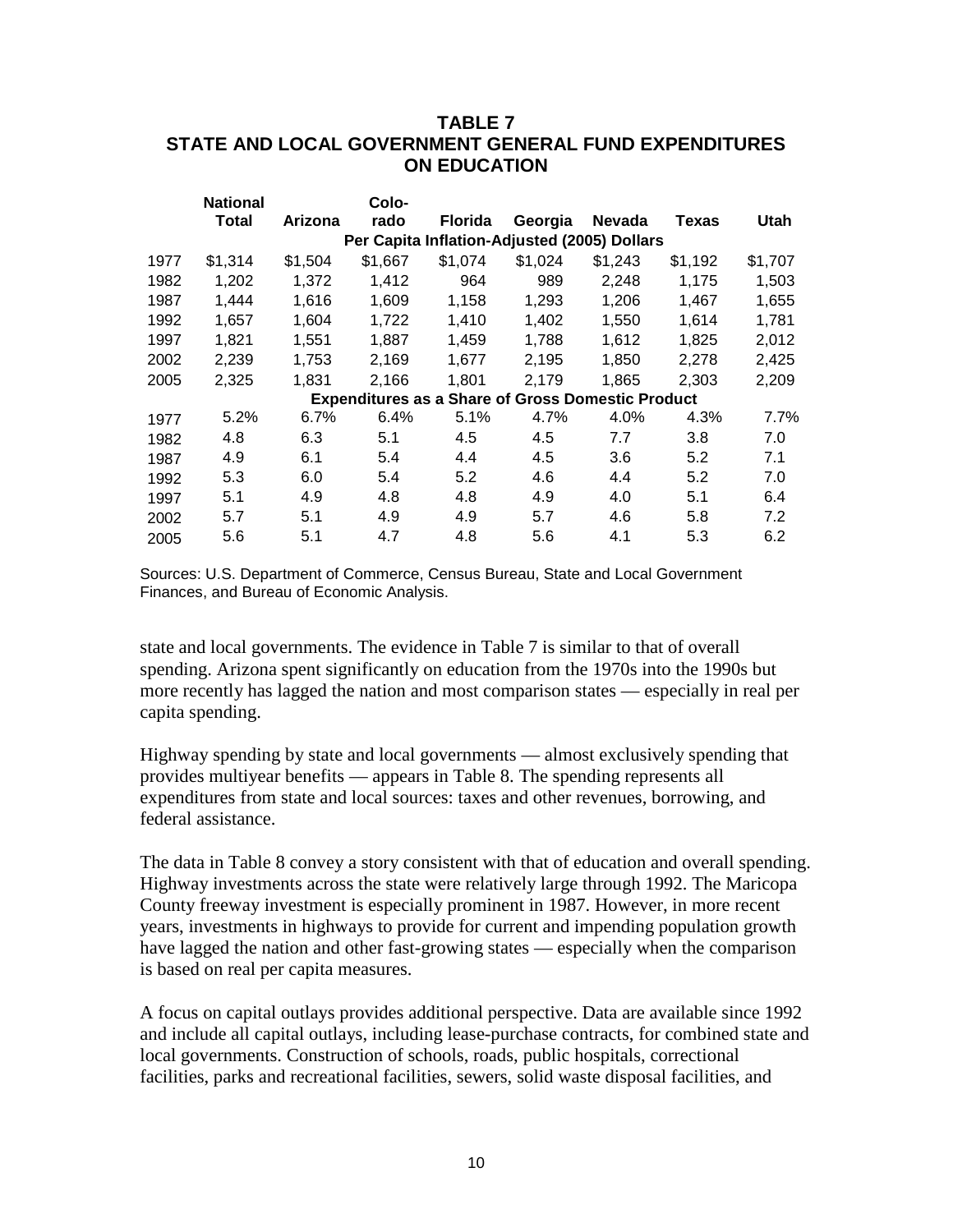## **TABLE 8 STATE AND LOCAL GOVERNMENT GENERAL EXPENDITURES ON HIGHWAYS**

|      | <b>National</b>                              |                  | Colo-   |                |                                                          |        |       |       |  |  |  |  |
|------|----------------------------------------------|------------------|---------|----------------|----------------------------------------------------------|--------|-------|-------|--|--|--|--|
|      | Total                                        | Arizona          | rado    | <b>Florida</b> | Georgia                                                  | Nevada | Texas | Utah  |  |  |  |  |
|      | Per Capita Inflation-Adjusted (2005) Dollars |                  |         |                |                                                          |        |       |       |  |  |  |  |
| 1977 | \$295                                        | \$347            | \$313   | \$221          | \$269                                                    | \$414  | \$234 | \$427 |  |  |  |  |
| 1982 | 268                                          | 312              | 294     | 224            | 319                                                      | 409    | 329   | 231   |  |  |  |  |
| 1987 | 332                                          | 584              | 379     | 270            | 298                                                      | 452    | 371   | 368   |  |  |  |  |
| 1992 | 344                                          | 368              | 412     | 326            | 269                                                      | 387    | 295   | 285   |  |  |  |  |
| 1997 | 357                                          | 325              | 413     | 359            | 293                                                      | 470    | 294   | 447   |  |  |  |  |
| 2002 | 434                                          | 378              | 675     | 436            | 366                                                      | 650    | 364   | 466   |  |  |  |  |
| 2005 | 418                                          | 353              | 472     | 450            | 197                                                      | 663    | 432   | 361   |  |  |  |  |
|      |                                              |                  |         |                | <b>Expenditures as a Share of Gross Domestic Product</b> |        |       |       |  |  |  |  |
| 1977 | 1.2%                                         | 1.5%             | $1.2\%$ | $1.1\%$        | 1.2%                                                     | 1.3%   | 0.8%  | 1.9%  |  |  |  |  |
| 1982 | 1.1                                          | 1.4              | 1.1     | 1.0            | 1.5                                                      | 1.4    | 1.1   | 1.1   |  |  |  |  |
| 1987 | 1.1                                          | $2.2\phantom{0}$ | 1.3     | 1.0            | 1.0                                                      | 1.3    | 1.3   | 1.6   |  |  |  |  |
| 1992 | 1.1                                          | 1.4              | 1.3     | 1.2            | 0.9                                                      | 1.1    | 0.9   | 1.1   |  |  |  |  |
| 1997 | 1.0                                          | 1.0              | 1.1     | 1.2            | 0.8                                                      | 1.2    | 0.8   | 1.4   |  |  |  |  |
| 2002 | 1.1                                          | 1.1              | 1.5     | 1.3            | 0.9                                                      | 1.6    | 0.9   | 1.4   |  |  |  |  |
| 2005 | 1.0                                          | 1.0              | 1.0     | 1.2            | 0.5                                                      | 1.5    | 1.0   | 1.0   |  |  |  |  |
|      |                                              |                  |         |                |                                                          |        |       |       |  |  |  |  |

Sources: U.S. Department of Commerce, Census Bureau, State and Local Government Finances, and Bureau of Economic Analysis.

buildings to house general government operations are included in the capital outlay figures (see Table 9).

The trends observed in the expenditure categories discussed above prevail with capital outlay expenditures. In 1992, Arizona was above the national average in real per capita outlays and ranked third among the seven states. Capital outlay expenditures as a share of the Arizona economy were the highest among the comparison states in 1992. Since then, Arizona has ranked sixth or seventh on per capita expenditures and fourth to sixth as a share of gross product. Capital outlays were below the national average on a real per capita basis in 2002 and 2005, despite the state's continued much more rapid growth. Capital outlays as a share of gross product were 0.6 percentage points less in 2002 and 2005 than in 1992.

#### **An Independent Assessment of Infrastructure Needs**

The American Society of Civil Engineers reported serious deficiencies with respect to Arizona's schools in its 2005 report card on infrastructure assessment for the state:

- 64 percent of Arizona's schools have at least one inadequate building feature.
- 69 percent of Arizona's schools have at least one unsatisfactory environmental condition.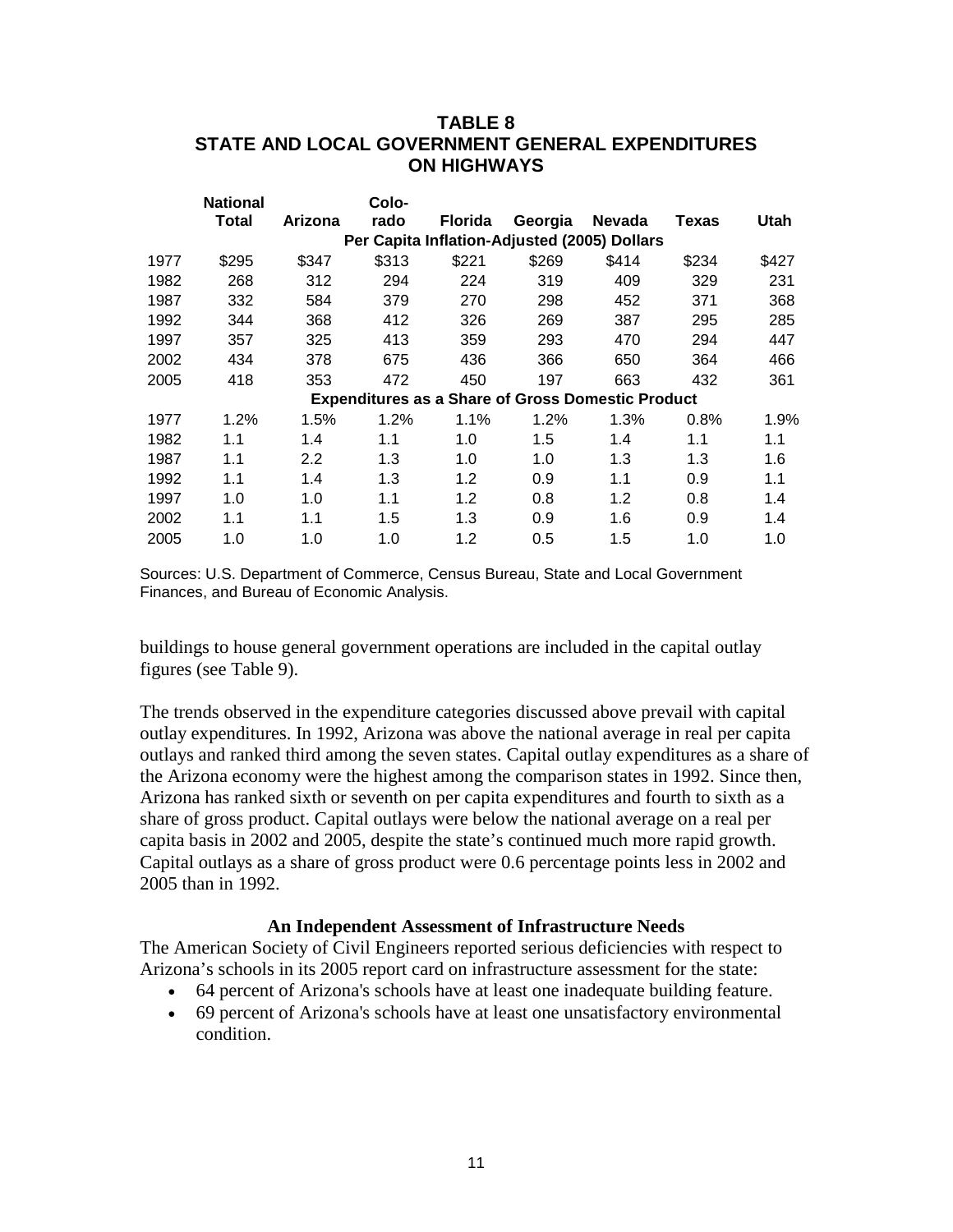### **TABLE 9 STATE AND LOCAL GOVERNMENT GENERAL FUND EXPENDITURES ON CAPITAL OUTLAYS**

|      | <b>National</b> |         | Colo- |                |                                                          |               |       |       |
|------|-----------------|---------|-------|----------------|----------------------------------------------------------|---------------|-------|-------|
|      | Total           | Arizona | rado  | <b>Florida</b> | Georgia                                                  | <b>Nevada</b> | Texas | Utah  |
|      |                 |         |       |                | Per Capita Inflation-Adjusted (2005) Dollars             |               |       |       |
| 1992 | \$463           | \$587   | \$629 | \$513          | \$455                                                    | \$740         | \$417 | \$436 |
| 1997 | 561             | 591     | 647   | 593            | 599                                                      | 907           | 466   | 755   |
| 2002 | 787             | 716     | 956   | 851            | 861                                                      | 968           | 795   | 860   |
| 2005 | 817             | 806     | 901   | 934            | 668                                                      | 1.161         | 912   | 843   |
|      |                 |         |       |                | <b>Expenditures as a Share of Gross Domestic Product</b> |               |       |       |
| 1992 | 1.9%            | 2.9%    | 2.6%  | 2.5%           | 2.0%                                                     | 2.7%          | 1.8%  | 2.2%  |
| 1997 | 1.9             | 2.2     | 2.0   | 2.3            | 1.9                                                      | 2.7           | 1.5   | 2.8   |
| 2002 | 2.2             | 2.3     | 2.4   | 2.7            | 2.4                                                      | 2.6           | 2.2   | 2.8   |
| 2005 | 2.0             | 2.3     | 2.0   | 2.5            | 1.7                                                      | 2.5           | 2.1   | 2.4   |

Source: U.S. Department of Commerce, Census Bureau, State and Local Government Finances, and Bureau of Economic Analysis.

At the same time, Arizona's burgeoning school-age population is placing huge demands on the need for new buildings. With 3 percent annual growth in the elementary and secondary school population projected through 2020, some 37 million additional square feet in space will be required. According to a recent report to the Board of Regents, the state's universities will require over 14 million new square feet by 2020, with considerable portions devoted to costly research laboratory space. The cost of elementary, secondary, and university construction easily could exceed \$15 billion (in inflation-adjusted dollars), not considering the recent acceleration in the cost of construction. These estimates do not include the needs of community colleges, which have received increased pressure to deliver programs that develop specific technical expertise to an ever-changing labor market landscape.

The American Society of Civil Engineers also reported serious deficiencies with respect to Arizona's highways, along with estimates of costs borne by citizens as a result of these deficiencies:

- Twenty-nine percent of Arizona's major urban roads are congested.
- Vehicle travel on Arizona's highways increased 52 percent from 1990 to 2003, comparable to the population increase.
- Driving on roads in need of repair costs Arizona motorists \$459 million a year in extra vehicle repairs and operating costs — \$120 per motorist annually.
- Congestion in the Phoenix metropolitan area costs commuters \$812 per person per year in excess fuel cost and lost time.
- Congestion in the Tucson area costs commuters \$507 per person per year in excess fuel cost and lost time.

The estimated costs for addressing these needs have yet to be established, but failure to keep pace with highway needs in recent years may prove very costly to Arizona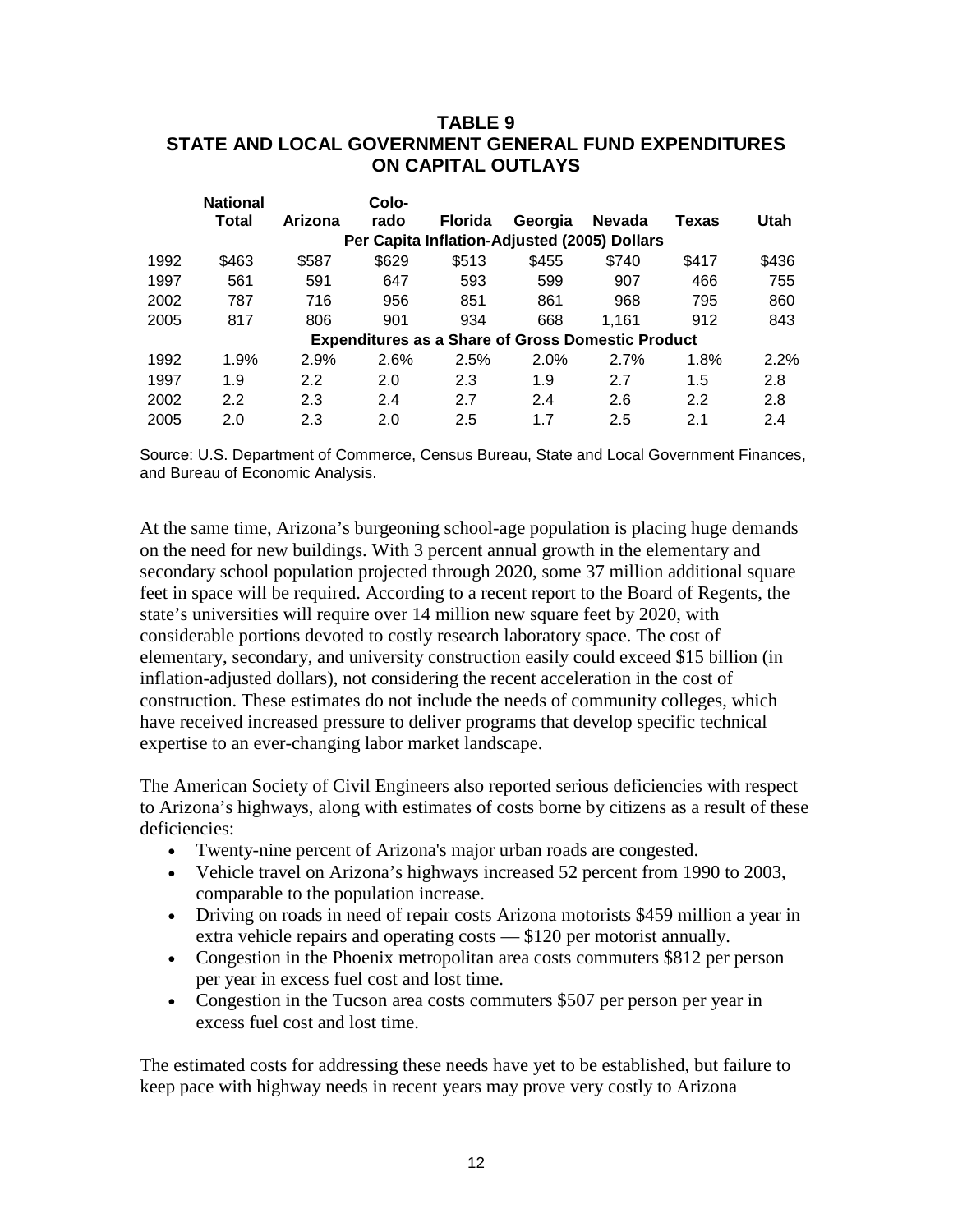taxpayers. The costs are borne regardless of policy action — either in the costs of congestion or in the expenditures required to ameliorate the congestion pressures.

The American Society of Civil Engineers also reported:

- Arizona has almost \$6.2 billion in wastewater infrastructure needs.
- Arizona generates 1.10 tons of solid waste per capita.

The modest pace of general expenditures in recent years has exacerbated these problems.

Thus, the relatively slow pace of spending in Arizona in the face of economic and demographic pressures has been manifested in some pressing public infrastructure needs. While the focus of this report is on public-sector infrastructure, there is no reason to believe that infrastructure needs in the private and quasi-public energy, water, and communications sectors are not equally pressing.

## **Timing Considerations**

Debt financing is much less costly when interest rates are low and when construction costs have moderated due to the construction sector being in the trough of its cycle. Chart 4 presents municipal bond rates historically. Interestingly, when Arizona's state and local government debt levels were considerably higher in the late 1970s and 1980s, the cost of capital was considerably higher than today. The cost of acquiring debt currently is at a historically low level.

A sharp downturn in residential construction currently is underway. While commercial construction has held up well to date, some real estate experts have noted that most of the current activity is the result of plans put in place several years ago. Few new big-ticket projects have been planned recently. This follows the typical cycle and suggests that the pace of commercial construction will wane over the next year or two — just as the economy struggles to lift itself from the current downturn.

Plans formulated today by state and local governments to address infrastructure needs may prove very timely. The debt could be acquired at historically low interest rates and the publicly financed construction would occur at the trough of the private-sector construction cycle.

Using debt financing purely as a tool to stimulate economic growth is not necessarily a prudent use of credit markets. However, if the debt is used to address real infrastructure needs, and the construction of facilities yield long-term benefits, an added benefit of debt financing is a boost to the economy, particularly to a slumping construction sector.

As an example, using the input-output model IMPLAN to assess the effects of a \$1.2 billion university construction proposal, economists estimated an impact of \$1.6 billion in total economic activity and 26,655 jobs while the project was being constructed. The authors noted that an assessment of the overall impact should include the opportunity costs of funds, alternative uses of the money, and other issues. If debt finance were used to pay for this activity now, borrowing costs would be minimized, the construction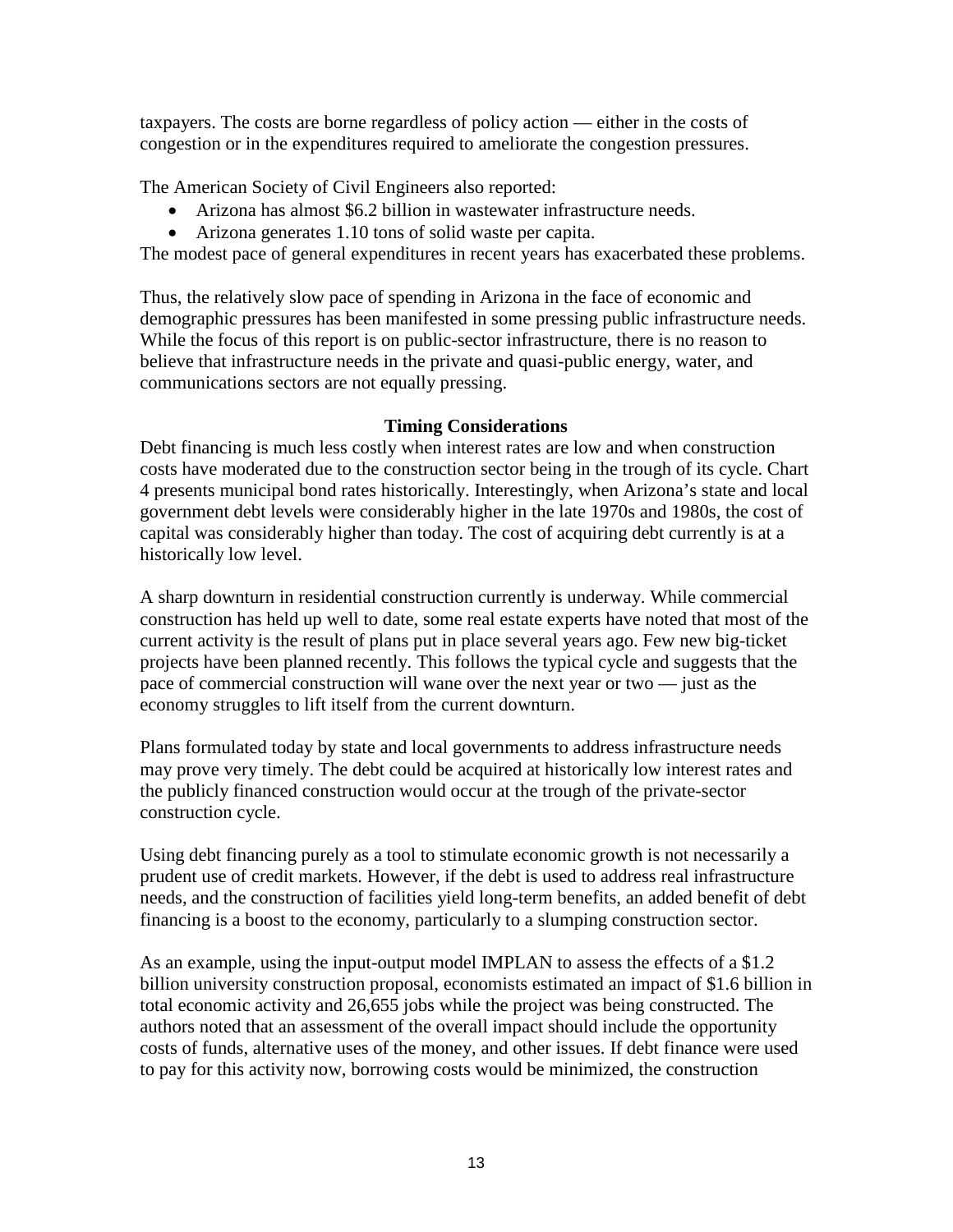

**CHART 4 20-YEAR MUNICIPAL BOND INDEX**

Source: Federal Reserve Board and Economagic.com.

stimulus would occur when most needed, and benefits and costs would be distributed across current and future taxpayers.

#### **CONCLUDING THOUGHTS**

That Arizona state and local governments may be positioned to take on more debt load without placing the state in a position where it is overly debt laden relative to other state and local governments or relative to historical conditions is not in itself a rational for taking on more debt. Following the principles of public finance discussed earlier, debt should be taken on only to finance those projects that yield long-term benefits to future citizens and when capital markets offer favorable terms regarding costs and benefits of each project.

Arizona's explosive population growth has resulted in pressing needs for infrastructure and public services. From 1992 through 2005, the state accounted for more than 5 percent of the nation's population growth — one in 20 new U.S. residents was an Arizonan. Over the same period, state and local governments in Arizona expended less than 2 percent of the nation's total capital outlays for public infrastructure. The imbalance has manifested itself in a need for new education facilities, new highways, and other public infrastructure.